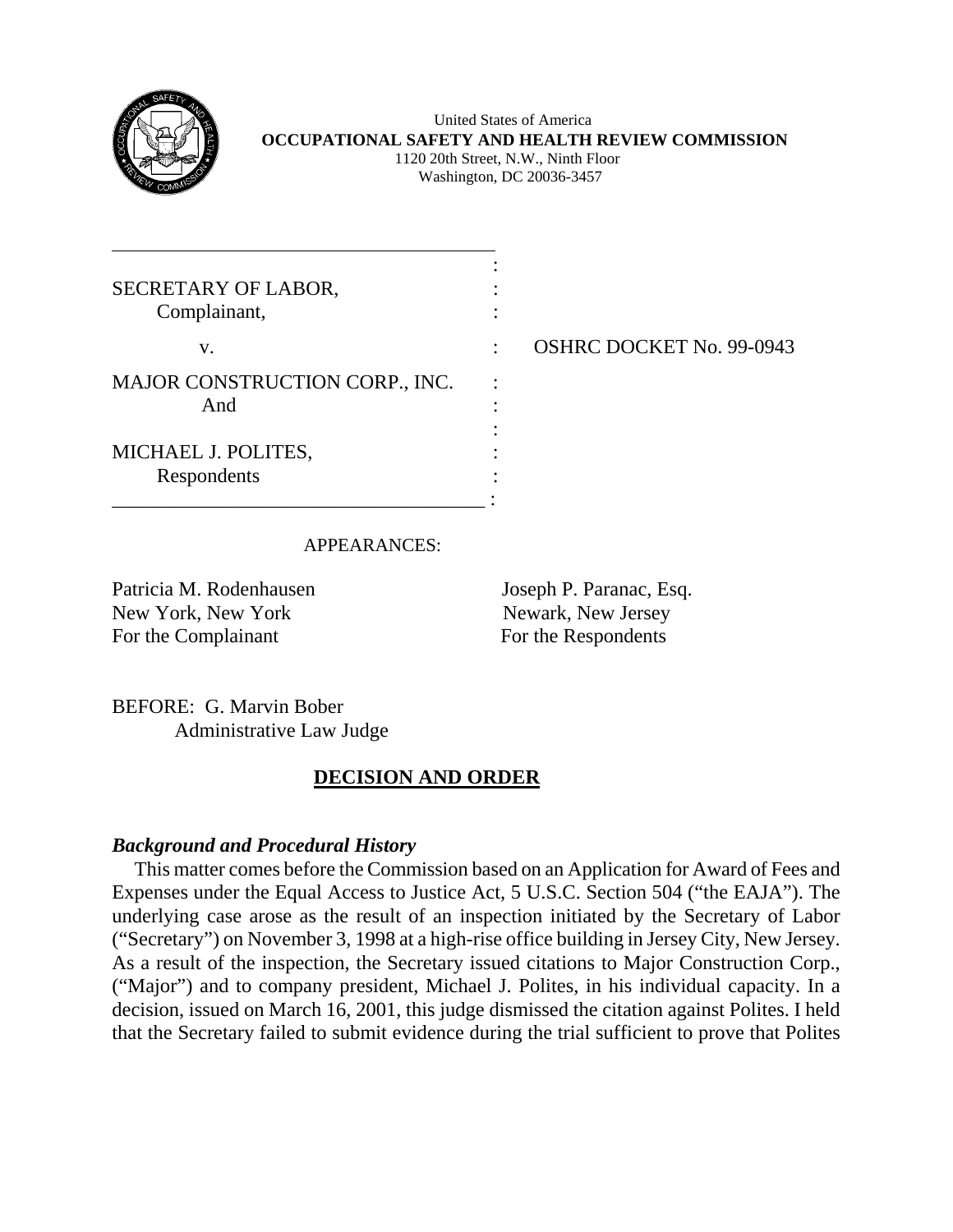was an employer, as that term defined by Commission precedent. (Decision p. 27-3[1](#page-1-0))<sup>1</sup>.

 Subsequent to issuance of the decision, Polites filed an application for fees and expenses under the EAJA, requesting a total award of \$292,815.77, on the grounds that the Secretary was not substantially justified in citing Polites in his individual capacity. Because the underlying case was directed for review before the full Commission, the Commission stayed Polites application. The Commission issued its decision in the underlying case on January 26,  $2005<sup>2</sup>$  $2005<sup>2</sup>$ . On April 22, 2005, the Commission lifted the stay on this EAJA application, which was assigned to this judge for disposition.

#### *Discussion*

 $\overline{a}$ 

A party that prevails on a discrete portion of an adversary adjudication and otherwise meets the size and financial criteria of the EAJA may be reimbursed for its attorneys' fees and expenses unless the Secretary demonstrates by a preponderance of the evidence that her position in the matter was substantially justified or that particular circumstances would render an award unjust. 5 U.S.C. §504, *Contour Erection and Siding Systems Inc.*, 18 BNA OSHC 1714, 1716 (No. 96-0063, 1999); *William B. Hopke Co.,* 12 BNA OSHC 2158, 2159 (No. 81-206, 1986). The loss of a case is not determinative of whether her position was substantially justified. *Hadden v. Bowen*, 851 F.2d 1266, 1267 (10th Cir. 1988); *Contour Erection and Siding Systems Inc.*, 18 BNA OSHC at 1716.

 The government's position can be "substantially justified" even though it is not correct. *Pierce v. Underwood,* 487 U.S. 552 566, n.2. (1988); *Morgan v. Perry*, 142 F.3d 670, 687 (3d Cir. 1998). The test of whether the Secretary's action is substantially justified is essentially one of reasonableness in law and fact. *Hanover Potato Products v. Shalala*, 989 F.2d 123, 128 (3d Cir. 1993); *Hocking Valley Steel Erectors, Inc.*, 11 BNA OSHC 1492, 1497 (No. 80-1463, 1983). The Secretary's position must be substantially justified to a degree that must satisfy a reasonable person. *Contour Erection and Siding Systems Inc.*, 18 BNA OSHC at 1716.

 Reviewing this record, I conclude that, although I held that Polites should not have been cited individually, the Secretary was substantially justified in issuing the citation. To justify citing Polites in his individual capacity, it was necessary for the Secretary to establish that the Commission should "pierce the corporate veil." Piercing the corporate veil is a remedy used when a corporation is an alter ego of another person or corporation and the dominant entity is using the subservient corporation to perpetrate fraud, to accomplish injustice**,** or to circumvent the law*. Bd. of Trs. v. Foodtown, Inc*., 296 F.3d 164, 171 (3d. Cir. 2002).Factors

<span id="page-1-0"></span><sup>1</sup> The decision went on to affirm most of the citations issued to Major.

<span id="page-1-1"></span><sup>2</sup> Although it vacated one item and modified the penalty assessment, the Commission generally affirmed his judge's decision.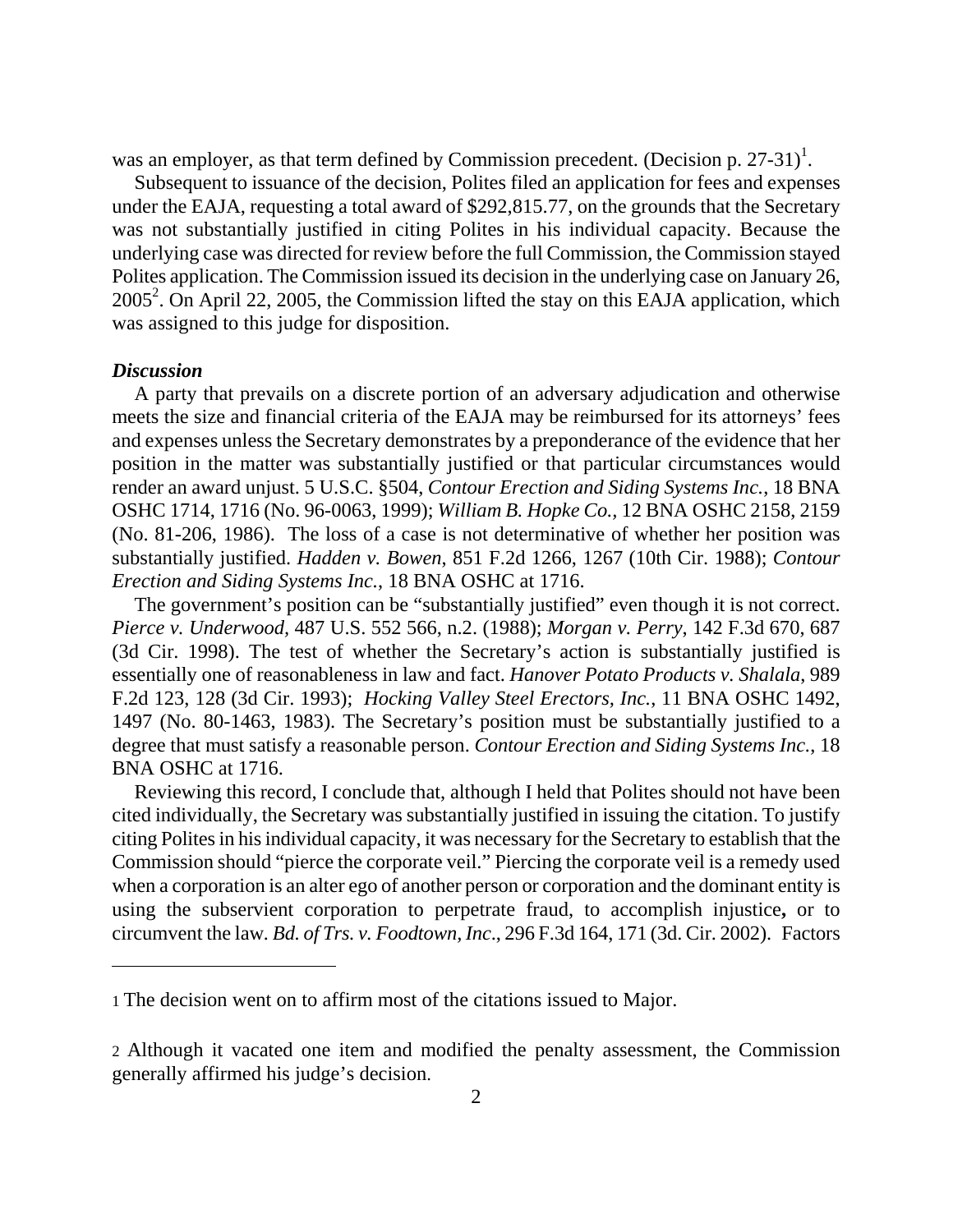to be considered in determining whether to pierce the corporate veil include gross undercapitalization, failure to observe corporate formalities, non-payment of dividends, the insolvency of the debtor corporation at the time, siphoning of funds of the corporation by the dominant stockholder, non-functioning of other officers or directors, absence of corporate records, and the fact that the corporation is merely a facade for the operations of the dominant stockholder or stockholders. *Id*. at 172.

 At the time of the citation, corporations owned and/or controlled by Polites owed the Secretary thousands of dollars in unpaid penalties<sup>[3](#page-2-0)</sup>. Polites was president and a  $4\%$ shareholder of Major. Moreover, the corporate offices were located on a floor of his house. Given the history of unpaid penalties by companies in which Polites was a principal, the Secretary was concerned that Major was a deliberately undercapitalized corporation, whose identity was indistinguishable from Polites and that, absent citing Polites in his individual capacity, a judgment issued against Major alone would be unenforceable either in obtaining abatement or in collecting any assessed penalty.

 In my decision in the underlying case, I determined that the Secretary failed to adduce substantial evidence to establish to establish either that Polites exercised sufficient control over the worksite to be considered an employer or that the corporation was little more than an alter ego of Polites. However, that the government's case lacked "substantial evidence" does not mandate a conclusion that its case was not "substantially justified." *Hadden v. Bowen*, 851 F.2d at 1267; *Contour Erection and Siding Systems Inc.*, 18 BNA OSHC at 1716. Also to be considered is the legal theory behind the Secretary's actions. The government's actions may be justified where it argues for a novel or unsettled, but credible interpretation of the law, even if it was not ultimately accepted by the courts. *SEC v. Fox,* 855 F.2d 247, 252 (5th Cir. 1988); *Washington v. Heckler*, 756 F.2d 959 (3d Cir. 1985). I note that the issue of when it is proper to "pierce the corporate veil" and hold an individual liable for OSHA violations committed by a corporation is currently before the Commission on review in *Altor, Inc. and/or Avcon, Inc., et al, Docket Nos.* 98-0755 and 99-0958.<sup>4</sup>

Given the substantial history of non-payment of penalties by companies run by Polites, and the Secretary's commensurate concern about her ability to enforce any abatement order or collect any penalty assessment, I cannot find unreasonable the Secretary's theory that Polites should be cited in his individual capacity. This is especially true where, as here, the

<span id="page-2-0"></span><sup>3</sup> Including citations affirmed both before and after issuance of the instant citation, these companies currently owe the Secretary a total of \$535,500

<span id="page-2-1"></span><sup>4</sup> I also note that in *Ho*, 20 BNA OSHC 1361, 1365-69 (No. 98-1645)(consolidated); *aff'd*, 401 F.3d 355 (5th Cir. 2005), a case decided by the Commission more than three years *after*  the hearing in this case, the Commission found that the facts did not support a "reverse piercing" the corporate veil to hold a corporation liable for violations attributable to its president and primary shareholder.